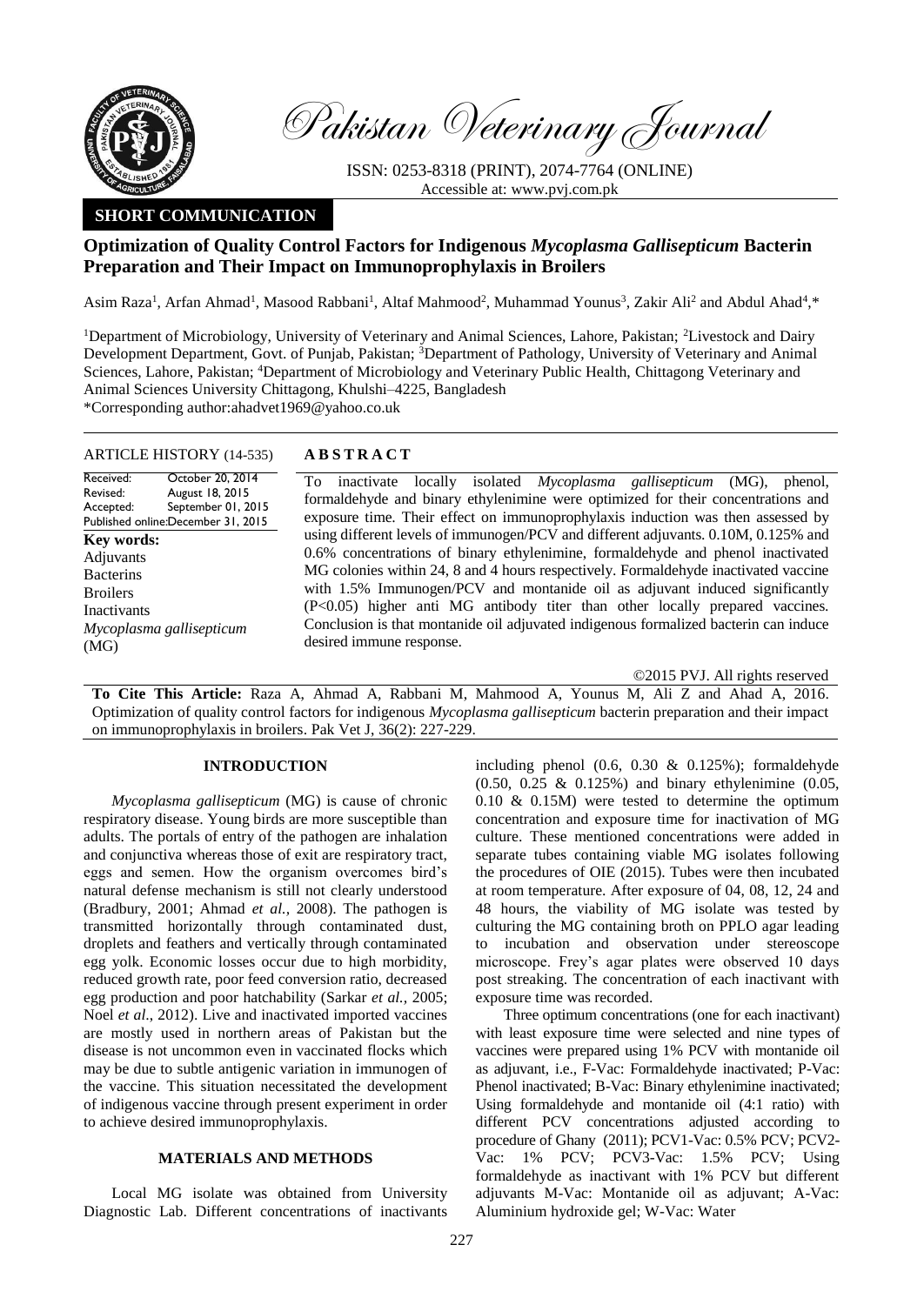Day old commercial broilers (n=110) were randomly divided into 11 groups with 10 birds in each group. Each of the bacterin was injected to respective group on  $10<sup>th</sup>$ day of their age @ 0.5ml per bird intramuscularly. One group was administered with commercial/imported bacterin and kept as positive control whereas another one was maintained as non-vaccinated group. Blood samples from birds of each group were collected on  $15<sup>th</sup>$ ,  $30<sup>th</sup>$ ,  $45<sup>th</sup>$ and 60th days post vaccination, sera were separated and stored at -20ºC until analysis. All sera were subjected to ProFLOK. MG ELISA kit (Synbiotics Corporation, USA) for titration of antibodies against MG as per manufacturer recommendations. Sample to positive ratio (SP) was calculated for each sample using the formula:

SP= Sample absorbance – Negative control absorbance / Positive control absorbance – Negative control absorbance. Titers were calculated using the formula: Titer = Anti Log of Log10 titer

Log10 Titer =  $(1.464 \times \text{Log}10 \text{ SP} + 3.197)$ 

A sample with SP ratio of <149 was considered as no titer, 149–743 as probable whereas SP ratio of  $\geq$ 744 was taken as positive. Comparative potency of each vaccine was determined by comparing the serological titers by two way factorial ANOVA considering variation between vaccines and post vaccination days using SPSS version 17.

#### **RESULTS**

Various concentrations of phenol (0.6%), formaldehyde (0.125%) and binary ethylenimine (0.10M) inactivated MG colonies in 4, 8 and 24 hrs, respectively. These least concentrations of each inactivant with minimum exposure times were taken as optimum ones for further experimentation. Local formalized bacterin (F-Vac) induced significantly (P<0.05) increased antibody titer as compared to phenol (P-Vac) and binary ethylenimine (B-Vac) inactivated vaccines. Nonsignificant difference with respect to antibody titer was recorded between imported and local formalized bacterins from  $30<sup>th</sup>$  to  $60<sup>th</sup>$  days post vaccination (Table 1). The vaccine containing 1.5% level of bacterial mass/PCV

 $(PCV-3$  Vac) exhibited significantly  $(P<0.05)$  higher antibody titer as compared to all other vaccines (PCV-1 Vac, PCV-2 Vac, imported & control) from  $15<sup>th</sup>$  to  $60<sup>th</sup>$ days post vaccination (Table 2). Vaccine with montanide oil as adjuvant (M-Vac) induced significantly  $(P<0.05)$ increased antibody titer than other two locally prepared vaccines i.e. A-Vac and W-Vac from  $15<sup>th</sup>$  to  $60<sup>th</sup>$  days post vaccination. Non-significant difference was recorded between M-Vac and imported bacterin (Table 3).

## **DISCUSSION**

Formaldehyde (0.5%) and phenol (0.6%) inactivated MG culture in 4 hours post exposure. Phenol causes inactivation by disruption of membranes, precipitation of proteins and inactivation of intracytoplasmic enzymes by forming unstable complexes. Previous reports state that formaldehyde concentration above 0.02% could inactivate MG colonies (Christian *et al*., 2004; Hassan *et al*., 2014). Formaldehyde acts on proteins by denaturation and alkylation of nucleic acids. For binary ethylenimine, which mainly acts on nucleic acid of microorganisms, results showed that 0.1 M and 0.15M concentrations of BEI inactivated MG colonies just after 24 hrs of inactivation without second time inactivation whereas; 0.05M concentration caused inactivation over 48 hours of second time inactivation. This is in accordance with the findings of Christian *et al*. (2004) who reported that various *Mycoplasma* species are inactivated by 0.1M concentration of BEI with 24 hrs of inactivation. Regarding effect of inactivant on the potency of bacterins, formaldehyde provoked maximum immune response compared to phenol and BEI throughout the trial period which is in accordance with the findings of Cryz *et al.* (1982) who recorded that immunoglobulin G titers to intact *V. cholerae* cells measured by ELISA were 100 fold higher in rabbits immunized with the formaldehydeinactivated preparation as compared to the classical phenol-inactivated vaccine however divergent results were reported by Hussein *et al.* (2007) that binary ethylenimine inactivated vaccine titers peaked two weeks post vaccination and remained at the end while least immunizing effect was observed in the formaldehyde inactivated MG bacterins immunized chicken. The titers

**Table 1:** Response of broilers to oil based vaccine containing *Mycoplasma gallisepticum* inactivated by different chemicals

| <b>Post Vaccination Elisa</b> | .<br>Vaccine Type |                   |                  |                   |                  |       |
|-------------------------------|-------------------|-------------------|------------------|-------------------|------------------|-------|
| Antibody Titer                | F-Vac             | P-Vac             | B-Vac            | Imported          | Control          | Sig.  |
|                               | 1017±80.60        | 997±94.02         | $1010 \pm 80.30$ | $1002 \pm 80.11$  | 985±70.01        | 0.921 |
|                               | 3067±290.80       | 2953±198.70       | 1300±100.50      | $975 \pm 135.40$  | $848 \pm 142.50$ | 0.00  |
| 30                            | 3364±315.50       | $3073 \pm 187.50$ | 1490±110.64      | 3175±270.45       | $16.06 \pm 3.40$ | 0.00  |
| 45                            | 2133±170.85       | 1799±140.60       | 585±55.80        | $1931 \pm 190.40$ | $4.05 \pm 0.57$  | 0.00  |
| 60                            | 1432±112.50       | 967±92.60         | $213 \pm 25.70$  | 1325±157.50       | 1±0.00           | 0.00  |

Values at P<0.05 are statistically significant; P-VAC: Phenol Inactivated vaccine; F-VAC: Formalized vaccine; B-VAC: Binary ethylenimine inactivated vaccine; IMPORTED: Imported vaccine of FORTE- DODGE; CONTROL: Non vaccinated group.

|                | Table 2: Response of broilers to oil based killed vaccine containing different levels of Mycoplasma gallisepticum immunogen |
|----------------|-----------------------------------------------------------------------------------------------------------------------------|
| $\blacksquare$ |                                                                                                                             |

| <b>Post Vaccination Elisa</b> | Vaccine Groups    |                                   |                   |                   |                  |       |
|-------------------------------|-------------------|-----------------------------------|-------------------|-------------------|------------------|-------|
| <b>Antibody Titer</b>         | PCVI-Vac          | PCV <sub>2</sub> -V <sub>ac</sub> | PCV3-Vac          | Imported          | Control          | Sig.  |
| DAY 0                         | $950 \pm 165.89$  | $1017\pm80.60$                    | $1011 \pm 102.60$ | $1002 \pm 80.11$  | 985±70.01        | 0.631 |
| <b>DAY 15</b>                 | 2224±315.64       | 3067±290.80                       | 3257+250.70       | 975+135.40        | 848±142.50       | 0.00  |
| <b>DAY 30</b>                 | $1615 \pm 155.75$ | 3364±315.50                       | 4993±375.60       | 3175±270.60       | $16.06 \pm 3.40$ | 0.00  |
| DAY <sub>45</sub>             | 1169±155.60       | $2133 \pm 170.85$                 | 3080±260.65       | $1931 \pm 190.40$ | $4.05 \pm 0.57$  | 0.00  |
| <b>DAY 60</b>                 | $412 \pm 75.60$   | 1432±112.50                       | 2768±235.40       | 1325±157.50       | 1 ± 0.00         | 0.00  |

Values at P<0.05 are statistically significant; PCV 1-VAC: Formalized vaccine having 0.5% packed cell volume; PCV 2-VAC: Formalized vaccine having 1% packed cell volume; PCV 3-VAC: Formalized vaccine having 1.5% packed cell volume; IMPORTED: FORTE- DODGE; CONTROL: Non vaccinated group.